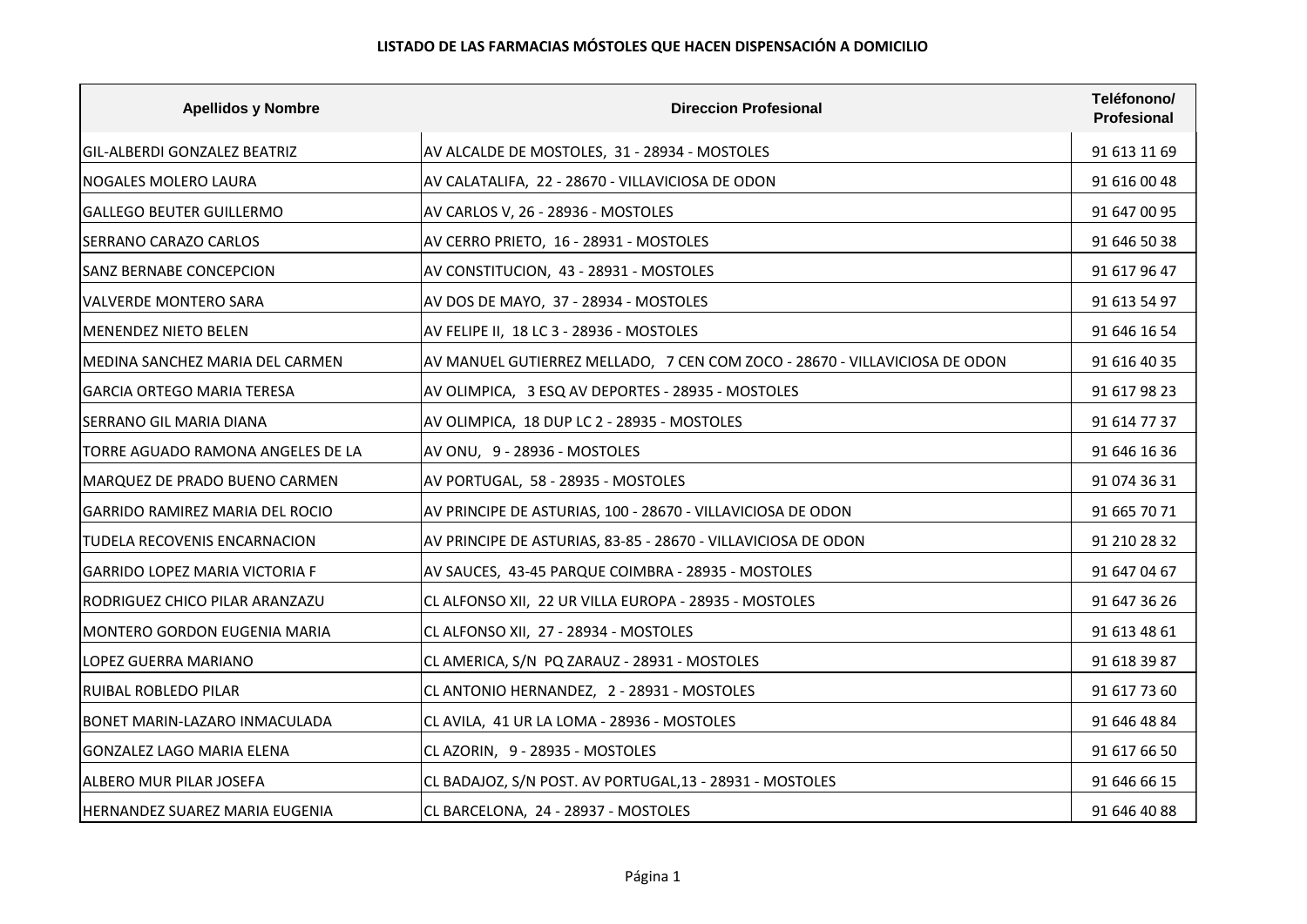## **LISTADO DE LAS FARMACIAS MÓSTOLES QUE HACEN DISPENSACIÓN A DOMICILIO**

| <b>Apellidos y Nombre</b>             | <b>Direccion Profesional</b>                                              | Teléfonono/<br>Profesional |
|---------------------------------------|---------------------------------------------------------------------------|----------------------------|
| VALLEJO HERRANZ JOSE LUIS             | CL BARCELONA, 35 CEN.COM. SPORT CLUB - 28937 - MOSTOLES                   | 91 646 34 37               |
| <b>ESCRIBANO FLORES MANUEL JOSE</b>   | CL BECQUER, 1 - 28932 - MOSTOLES                                          | 91 614 52 54               |
| ISERRANO GARCIA JESUS                 | CL CAMINO DE HUMANES, 27 - 28938 - MOSTOLES                               | 91 645 99 00               |
| MAROTO MAROTO MANUEL                  | CL CARRETAS, 36 - 28670 - VILLAVICIOSA DE ODON                            | 91 616 28 87               |
| PEREZ NUÑEZ MARIA DOLORES             | CL CERVANTES, 12 - 28932 - MOSTOLES                                       | 91 613 08 07               |
| GARCIA DE CASASOLA SANCHEZ ENRIQUE    | CL DALIA, 34 - 28933 - MOSTOLES                                           | 91 614 66 82               |
| <b>GOMEZ ALONSO MARIA TERESA</b>      | CL DAOIZ, 15 ESQ CL SEVILLA - 28931 - MOSTOLES                            | 91 613 04 64               |
| <b>VELASCO CAÑAS MARIA ANGELES</b>    | CL DUERO, S/N CTRO COMERCIAL URB EL BOSQUE - 28670 - VILLAVICIOSA DE ODON | 91 616 73 60               |
| BONET MARIN-LAZARO CARMEN             | CL ECHEGARAY, 1 ESQ PS GOYA PQ FATIMA - 28932 - MOSTOLES                  | 91 614 87 56               |
| <b>BRESO MARFIL ANTONIO</b>           | CL EMPECINADO, 22 - 28937 - MOSTOLES                                      | 91 613 52 98               |
| IRAMIREZ APOLINARIO PEDRO             | CL EMPECINADO, 46 - 28937 - MOSTOLES                                      | 91 645 21 58               |
| CAÑADAS CORREAS ANTON                 | CL EMPECINADO, 64 - 28936 - MOSTOLES                                      | 91 645 17 81               |
| <b>MORA POVEDA MARIA CONCEPCION</b>   | CL ESTOCOLMO, 8 - 28937 - MOSTOLES                                        | 91 645 91 53               |
| <b>ALVAREZ AHEDO ELENA</b>            | CL GUADALUPE, 3 - 28931 - MOSTOLES                                        | 91 646 70 35               |
| <b>GALVEZ FERNANDEZ ANTONIO</b>       | CL HERMANOS PINZON, 2 - 28937 - MOSTOLES                                  | 91 172 18 74               |
| PEREZ RUIZ NURIA CARMEN               | CL HUESCA, 11 - 28934 - MOSTOLES                                          | 91 614 76 05               |
| IROMERO DE LA LLAVE MARTA             | CL INDEPENDENCIA, 21-23 - 28931 - MOSTOLES                                | 91 613 05 02               |
| NESTARES PADILLA MARIA JESUS          | CL INMACULADA, 11 - 28931 - MOSTOLES                                      | 91 614 61 56               |
| DIEZ MILLAN MARIA VICTORIA            | CL JOAQUIN BLUME, 7 - 28935 - MOSTOLES                                    | 91 613 43 17               |
| <b>FERNANDEZ SANCHEZ ANGEL</b>        | CL JUAN XXIII, 14 - 28938 - MOSTOLES                                      | 91 617 50 05               |
| REAL MARTINEZ-CAÑAVATE MARIA CRUZ DEL | CL LACEDON, 18 - 28670 - VILLAVICIOSA DE ODON                             | 91 616 07 07               |
| ZABALZA ALBERO MARIA ANGELA           | CL LARRA, 15 - 28935 - MOSTOLES                                           | 91 057 80 96               |
| <b>BUENO FERNANDEZ JUAN ESTEBAN</b>   | CL LAS PALMAS, 58 C/V CL DESARROLLO - 28938 - MOSTOLES                    | 91 617 78 94               |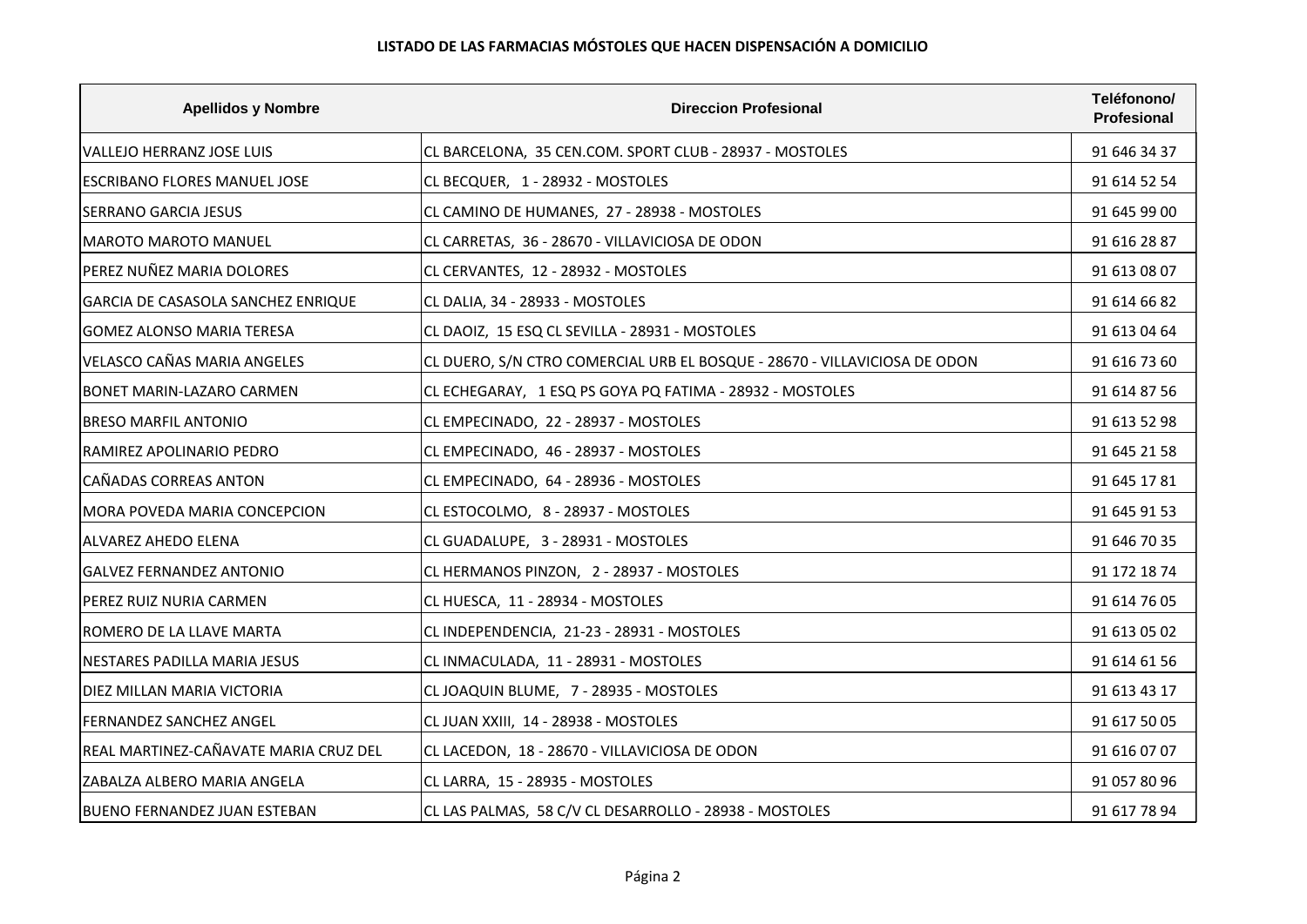| <b>Apellidos y Nombre</b>         | <b>Direccion Profesional</b>                            | Teléfonono/<br>Profesional |
|-----------------------------------|---------------------------------------------------------|----------------------------|
| IZURERA DELGADO MARIA JESUS       | CL MAGALLANES, 6 - 28935 - MOSTOLES                     | 91 617 09 98               |
| LAMATA GOZALO JAVIER              | CL MIGUEL ANGEL, 13 - 28932 - MOSTOLES                  | 91 613 72 88               |
| GARZON VAQUERO MARIA VICTORIA     | CL MONTECARLO, 7 LC 5 CASA 5 - 28936 - MOSTOLES         | 91 646 88 94               |
| FORCEN MARIN VANESA               | CL MONTERO, 30 - 28934 - MOSTOLES                       | 91 614 95 05               |
| IRHODES CENTENERA BERNARDO        | CL MORALEJA DE ENMEDIO, 15 - 28938 - MOSTOLES           | 91 613 65 07               |
| <b>MARTINEZ ORTIZ BLAS</b>        | CL NUEVA YORK, 34 - 28938 - MOSTOLES                    | 91 645 12 07               |
| TOVAR HERNANZ ANA MARIA           | CL ORQUIDEA, 7 - 28933 - MOSTOLES                       | 91 613 17 53               |
| MARIN MIGUEL ANA PILAR            | CL PALMAS, 13 - 28938 - MOSTOLES                        | 91 645 77 36               |
| <b>BUENO PEREZ ANDRES</b>         | CL PANAMA, 1 LC 1 DCHA - 28937 - MOSTOLES               | 91 646 09 63               |
| LAFUENTE LOPEZ-SALAZAR JUAN JOSE  | CL PINTOR MURILLO, 16 - 28933 - MOSTOLES                | 91 614 09 11               |
| IGONZALEZ PEREZ PALOMA            | CL PINTOR PICASSO, 3 - 28932 - MOSTOLES                 | 91 617 63 60               |
| RUIZ HERRADOR MARIA ESPERANZA     | CL PINTOR RIVERA, 7 - 28933 - MOSTOLES                  | 91 664 11 76               |
| ZARANDIETA ROMERO MARTA DE        | CL PINTOR SOROLLA, 1 - 28933 - MOSTOLES                 | 91 614 70 53               |
| CONDE CAVERO BEATRIZ              | CL PINTOR VELAZQUEZ, 4 PQ ESTORIL II - 28936 - MOSTOLES | 91 617 74 27               |
| FUENTES FERNANDEZ MARTA MARIA     | CL PINTOR VELAZQUEZ, 16 - 28935 - MOSTOLES              | 91 617 99 29               |
| <b>ROS RUIZ FRANCISCO</b>         | CL PINTOR VELAZQUEZ, 75 - 28935 - MOSTOLES              | 91 614 75 07               |
| PANIAGUA LEO SONIA                | CL REINA MERCEDES, 4 - 28670 - VILLAVICIOSA DE ODON     | 91 691 99 58               |
| SOTO SANCHEZ FERNANDO MANUEL      | CL RIO EBRO, 6 UR VILLA EUROPA - 28935 - MOSTOLES       | 91 647 39 98               |
| LORENZO SECO JUAN JOSE            | CL RIO EBRO, 16 - 28935 - MOSTOLES                      | 91 647 78 88               |
| <b>VALVERDE MONTERO FRANCISCO</b> | CL RIO MANZANARES, 1 - 28934 - MOSTOLES                 | 91 617 89 07               |
| MARQUEZ LUQUE SEBASTIAN           | CL RIO ODIEL, 10 - 28935 - MOSTOLES                     | 91 646 38 82               |
| RODRIGUEZ FRANCOS MARIA TERESA    | CL RIO TORMES, 12 - 28935 - MOSTOLES                    | 91 647 35 50               |
| <b>GRANDE GIL IGNACIO</b>         | CL SALCILLO, 9 ESTORIL II - 28932 - MOSTOLES            | 91 226 46 64               |